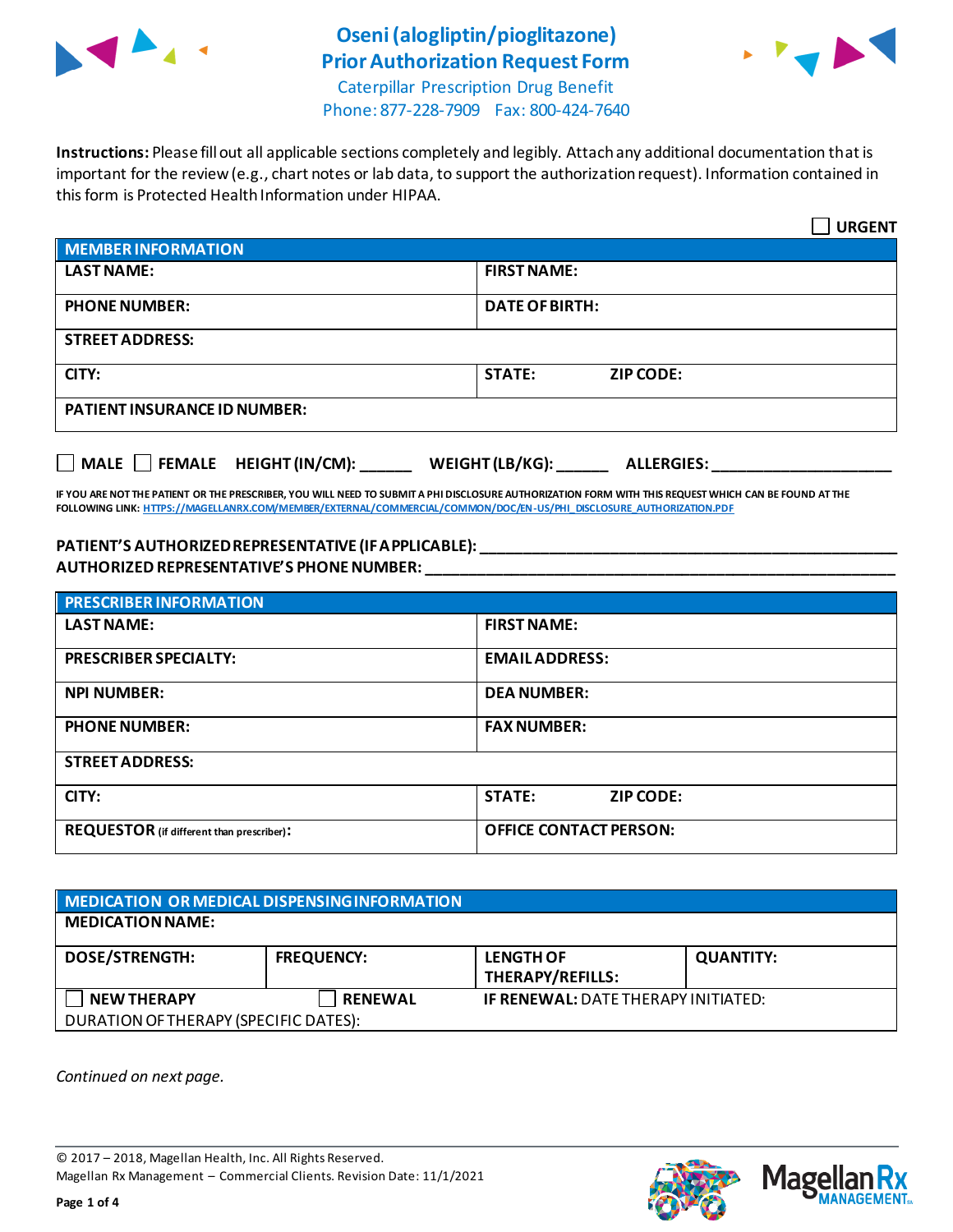

Phone: 877-228-7909 Fax: 800-424-7640



| <b>MEMBER'S LAST NAME:</b>                                                                                                                                                                                                                                                                                   | <b>MEMBER'S FIRST NAME:</b>                                                                                                                                                                                   |                                                                                                                   |  |  |
|--------------------------------------------------------------------------------------------------------------------------------------------------------------------------------------------------------------------------------------------------------------------------------------------------------------|---------------------------------------------------------------------------------------------------------------------------------------------------------------------------------------------------------------|-------------------------------------------------------------------------------------------------------------------|--|--|
| <b>MEDICATION/THERAPY (SPECIFY</b><br>DRUG NAME AND DOSAGE):                                                                                                                                                                                                                                                 | 1. HAS THE PATIENT TRIED ANY OTHER MEDICATIONS FOR THIS CONDITION?<br><b>DURATION OF THERAPY (SPECIFY</b><br>DATES):                                                                                          | $\blacksquare$ YES (if yes, complete below)<br><b>NO</b><br><b>RESPONSE/REASON FOR</b><br><b>FAILURE/ALLERGY:</b> |  |  |
|                                                                                                                                                                                                                                                                                                              |                                                                                                                                                                                                               |                                                                                                                   |  |  |
| <b>2. LIST DIAGNOSES:</b>                                                                                                                                                                                                                                                                                    |                                                                                                                                                                                                               | <b>ICD-10:</b>                                                                                                    |  |  |
| $\square$ Type 1 diabetes<br>□ Type 2 diabetes<br>□ Other Diagnosis ________________ICD-10 Code(s): ____________                                                                                                                                                                                             |                                                                                                                                                                                                               |                                                                                                                   |  |  |
| PRIOR AUTHORIZATION.                                                                                                                                                                                                                                                                                         | 3. REQUIRED CLINICAL INFORMATION: PLEASE PROVIDE ALL RELEVANT CLINICAL INFORMATION TO SUPPORT A                                                                                                               |                                                                                                                   |  |  |
| Is the patient 18 years of age or older?                                                                                                                                                                                                                                                                     | $\Box$ Yes $\Box$ No                                                                                                                                                                                          |                                                                                                                   |  |  |
| Is the patient already taking the requested medication?                                                                                                                                                                                                                                                      | $\Box$ Yes $\Box$ No                                                                                                                                                                                          |                                                                                                                   |  |  |
| Is the patient's HbA1c 7% or greater? □ Yes □ No<br>HbA1c must be taken within the past 6 months.<br>Copy of HbA1c level rquired.                                                                                                                                                                            |                                                                                                                                                                                                               |                                                                                                                   |  |  |
| Was the patient's most recent HbA1clevel, PRIOR to STARTING the requested medication, 7.0% or greater? *<br>$\Box$ Yes $\Box$ No<br>*Copy of HbA1c level rquired.                                                                                                                                            |                                                                                                                                                                                                               |                                                                                                                   |  |  |
| Is the patient currently on metformin?* $\Box$ Yes $\Box$ No                                                                                                                                                                                                                                                 |                                                                                                                                                                                                               |                                                                                                                   |  |  |
| Does the patient had an inadequate response or intolerance to metform?<br><i>*Please provide documentation</i>                                                                                                                                                                                               |                                                                                                                                                                                                               |                                                                                                                   |  |  |
| Does the patient have at least one of the following contraindication to metformin? (Please Circle)<br>$\Box$ Estimated glomerular filtration rate (GFR) less than or equal to 45 mL/min/1.73 m2<br>$\Box$ advanced liver disease with cirrhosis, portal hypertension, ascites, and/or hepatic encephalopathy |                                                                                                                                                                                                               |                                                                                                                   |  |  |
| Is the patient currently on a sulfonylurea (or a meglitinide as a sulfonylurea equivalent)? $\Box$ Yes $\Box$ No                                                                                                                                                                                             |                                                                                                                                                                                                               |                                                                                                                   |  |  |
| Has the patient failed treatment with, or had an intolerance to a meglitinide or a sulfonylurea?* $\Box$ Yes $\Box$ No<br>*Please provide documentation                                                                                                                                                      |                                                                                                                                                                                                               |                                                                                                                   |  |  |
| • High risk for falls<br>• Serum creatinine level exceeding 1.8 mg/dL<br>• Estimated GFR level less than 30 mL/min/1.73 m <sup>2</sup><br>· History of sulfa-induced toxic epidermal necrolysis                                                                                                              | Does the patient have one of the following true medical contraindication to sulfonylureas?<br>*Please provide documentation<br>. Will take insulin and/or warfarin concurrently with the requested medication | $\Box$ Yes $\Box$ No                                                                                              |  |  |
| • History of sulfa allergy                                                                                                                                                                                                                                                                                   |                                                                                                                                                                                                               |                                                                                                                   |  |  |

© 2017 – 2018, Magellan Health, Inc. All Rights Reserved. Magellan Rx Management – Commercial Clients. Revision Date: 11/1/2021

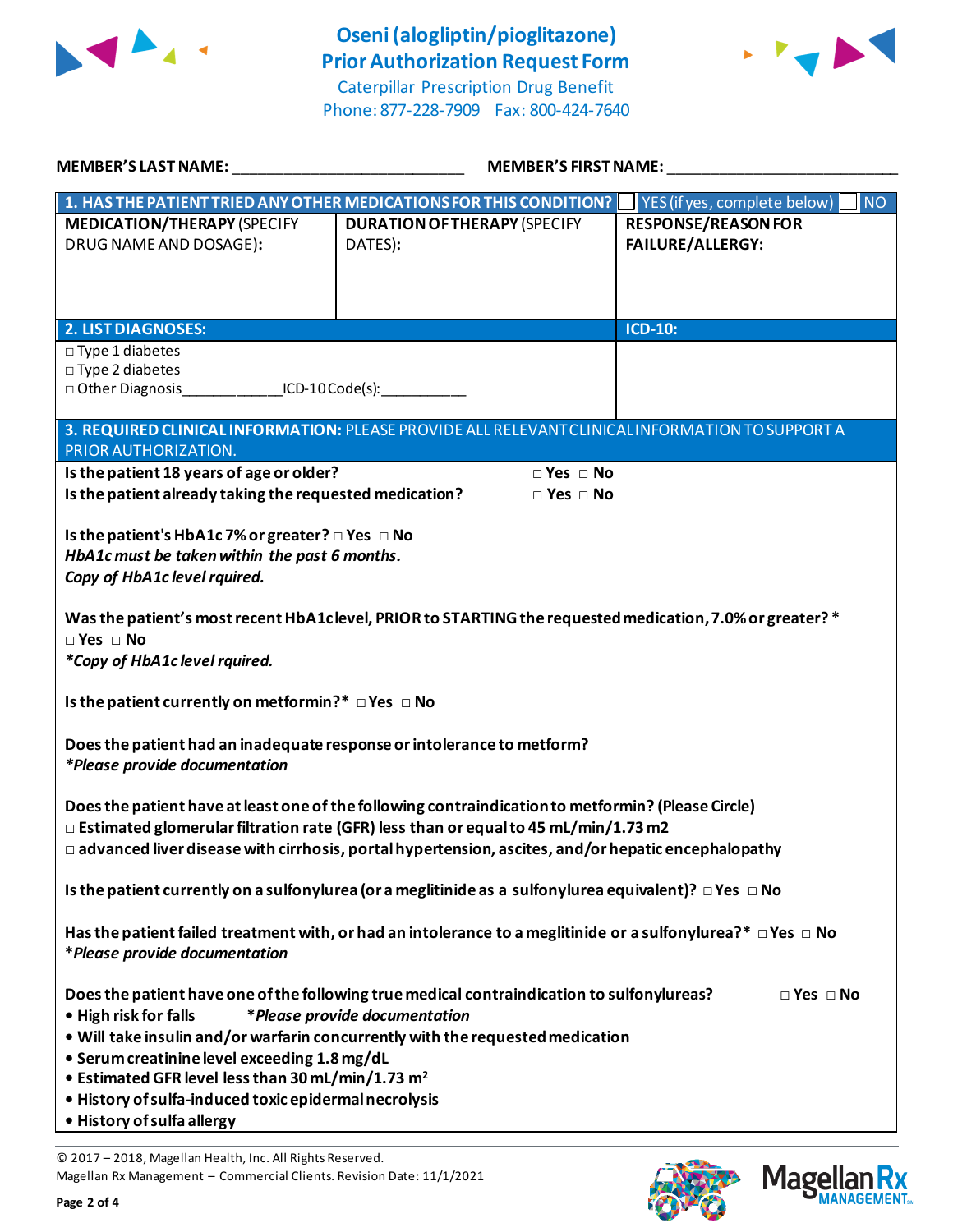

Phone: 877-228-7909 Fax: 800-424-7640



**Is the patient currently taking one of the below? (Please Circle)** 

- **Adlyxin (lixisenatide)**
- **Glyxambi(linagliptin/empagliflozin)**
- **Byetta, Bydureon (exenatide)**
- **Janumet/Janumet XR (sitagliptin and metformin)**
- **Tradjenta (linagliptin)**
- **Nesina(alogliptin)**
- **Onglyza(saxagliptin)**
- **Trulicity (dulaglutide)**
- **Victoza (liraglutide)**
- **Januvia(sitigliptin)**

•

- **Jentadueto(linagliptin and metformin)**
- **Kombiglyze XR (saxagliptin and metformin)**
- **Kazano (alogliptin and metformin)**

## **Will the drug be discontinued? □ Yes □ No**

- **Adlyxin (lixisenatide)**
- **Glyxambi(linagliptin/empagliflozin)**
- **Byetta, Bydureon (exenatide)**
- **Janumet/Janumet XR (sitagliptin and metformin)**
- **Tradjenta (linagliptin)**
- **Nesina(alogliptin)**
- **Onglyza(saxagliptin)**
- **Trulicity (dulaglutide)**
- **Victoza (liraglutide)**
- **Januvia (sitagliptin)**
- **Jentadueto (linagliptin and metformin)**
- **Kombiglyze XR (saxagliptin and metformin)**
- **Kazano (alogliptin and metformin)**

**Are there any other comments, diagnoses, symptoms, medications tried or failed, and/or any other information the physician feels is important to this review?**

**Please note:** Not all drugs/diagnosis are covered on all plans. This request may be denied unless all required information is received.

**ATTESTATION:** I attest the information provided is true and accurate to the best of my knowledge. I understand that the Health Plan, insurer, Medical Group or its designees may perform a routine audit and request the medical information necessary to verify the accuracy of the information reported on this form.

### **Prescriber Signature or Electronic I.D. Verification: \_\_\_\_\_\_\_\_\_\_\_\_\_\_\_\_\_\_\_\_\_\_\_\_\_\_\_\_\_\_\_\_ Date: \_\_\_\_\_\_\_\_\_\_\_\_\_\_\_\_**

**CONFIDENTIALITY NOTICE:** The documents accompanying this transmission contain confidential health information that is legally privileged. If you are not the intended recipient, you are hereby notified that any disclosure, copying, distribution, or action taken in re liance on the contents of these documents is strictly prohibited. If you have received this information in error, please notify the sender immediately (via return FAX) and arrange for the return or destruction of these documents.

© 2017 – 2018, Magellan Health, Inc. All Rights Reserved. Magellan Rx Management – Commercial Clients. Revision Date: 11/1/2021